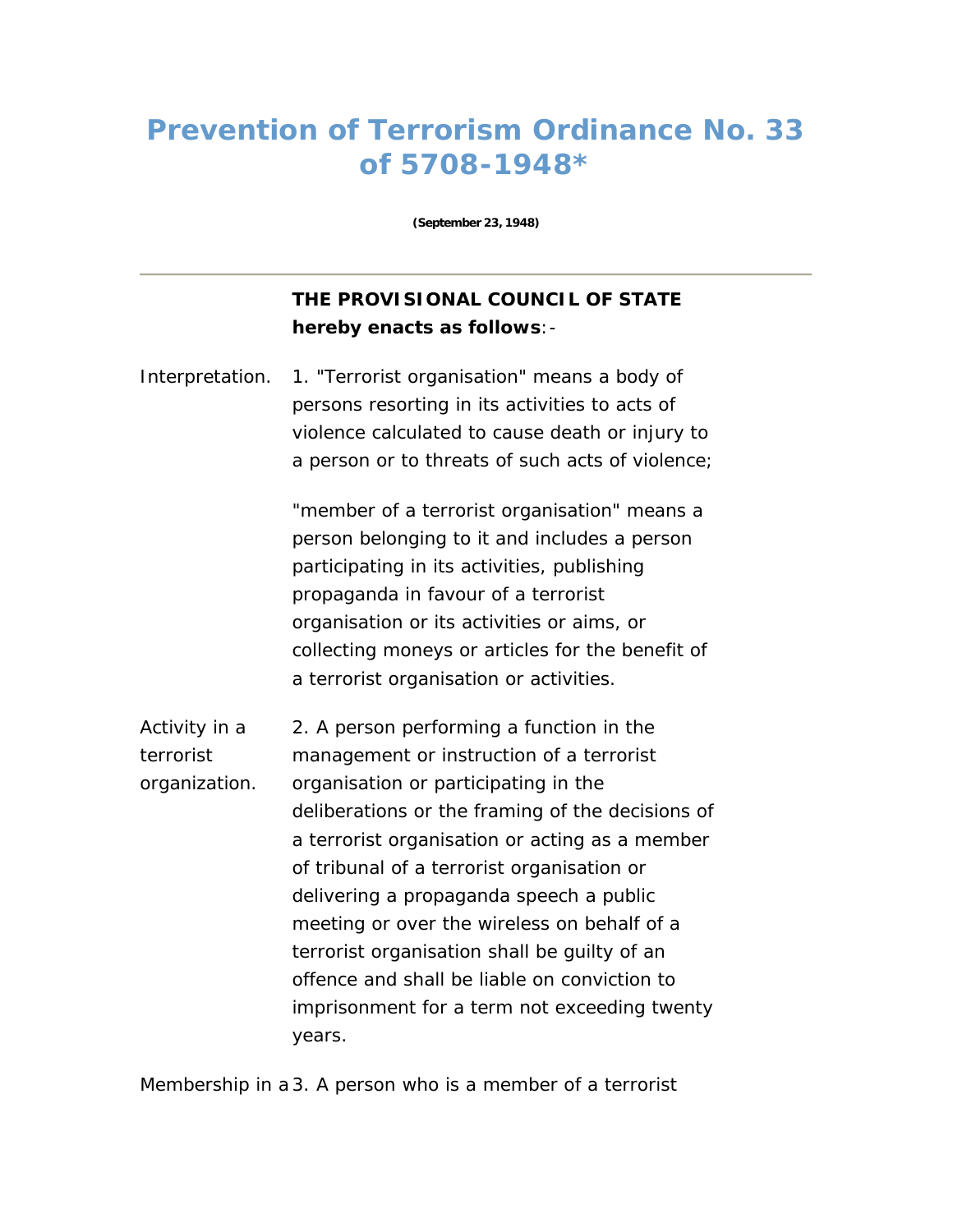*terrorist organization.* organisation shall be guilty of an offence and be liable on conviction to imprisonment for a term n exceeding five years.

*Supporting a*  4. A person who -

*terrorist organization.*

(a) publishes, in writing or orally, words of praise, sympathy or encouragement for acts of violence calculated to cause death or injury to a person or for threats of such acts of violence; or

> (b) publishes, in writing or orally, words of praise or sympathy for or an appeal for aid or support of a terrorist organisation; or

> (c) has propaganda material in his possession on behalf of a terrorist organisation; or

(d) gives money or money's worth for the benefit of a terrorist organisation; or

(e) puts a place at the disposal of anyone in order that that place may serve a terrorist organisation or its members, regularly or one particular occasion, as a place of action, meeting, propaganda or storage; or

(f) puts an article at the disposal of anyone in order that that article may serve a terrorist organisation or a member of a terrorist organisation in carrying out an act on behalf of the terrorist organisation,

shall be guilty of an offence and shall be liable on conviction to imprisonment for a term not exceeding three years or to a fine not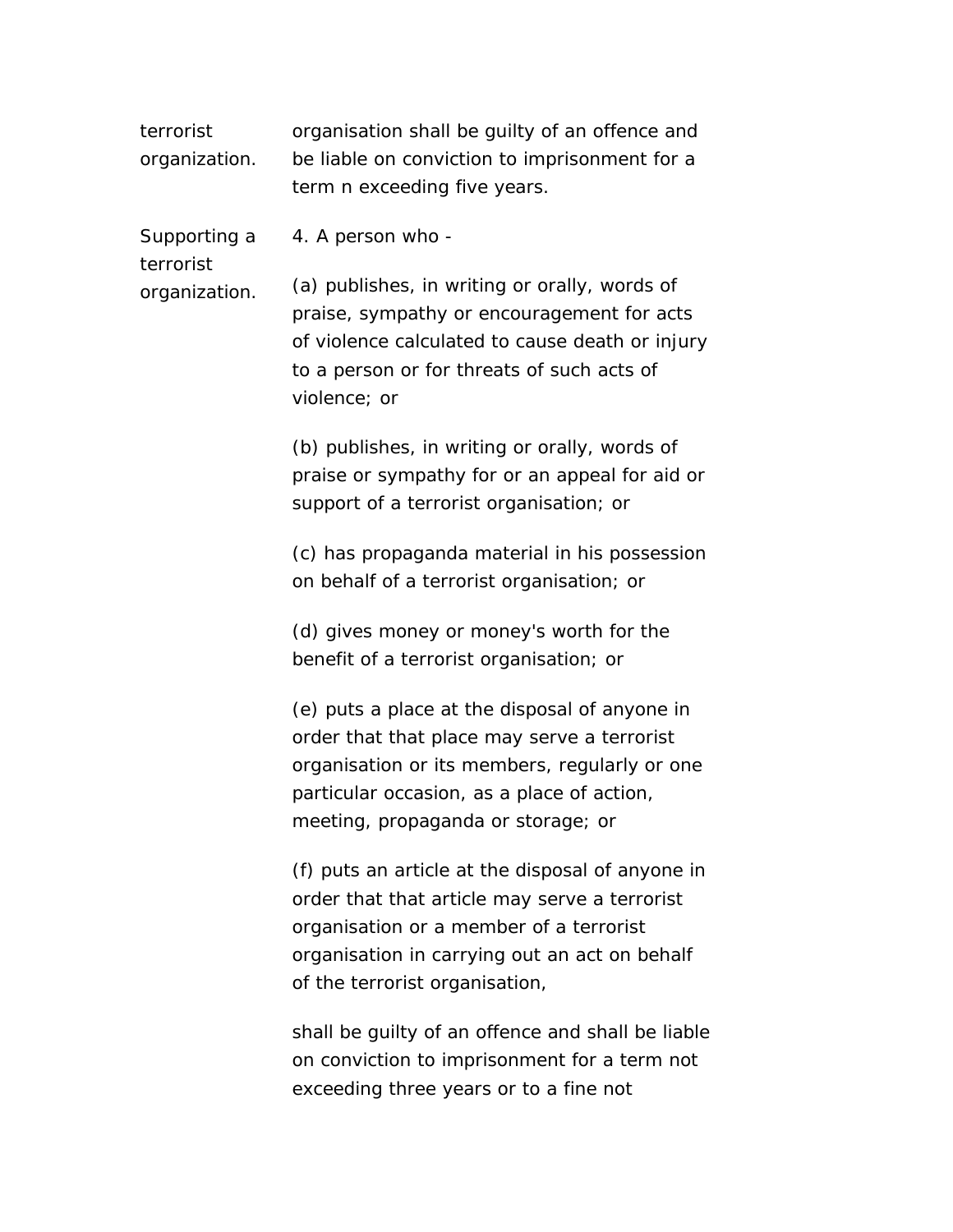exceeding one thousand pounds or to both such penalties.

*Confiscation of*  5. (a) Any property of a terrorist organisation, *property.* of property. even if acquired before the publication of this Ordinance in the Official Gazette, shall be confiscated in favour of the State by order of a District Court.

> (b) Any property liable to confiscation under this section shall be attached by a decision in writing of the Chief of the General Staff of the Defence Army of Israel or the Inspector General of the Israel Police.

> (c) Any property being in a place serving a terroririst organization or its members, regularly or on a particular occasion, as a place of action, meeting, propaganda or storage, and also any property being in the possession or under the control of a member of a terrorist organisation, shall be considered the property of a terrorist organisation unless the contrary is proved.

*Closing of places of action*  Defence Army of Israel, the Inspector-General *etc. of a terrorist organization.* 6. (a) The Chief of the General Staff of the of the Israel Police, a military governor or a military commander of an area, may decide in writing to close any place serving a terrorist organisation or its members, regularly or on a particular occasion, as a place of action, meeting, propaganda or storage; as soon as a decision as aforesaid has been given, it may be carried out by any army officer or police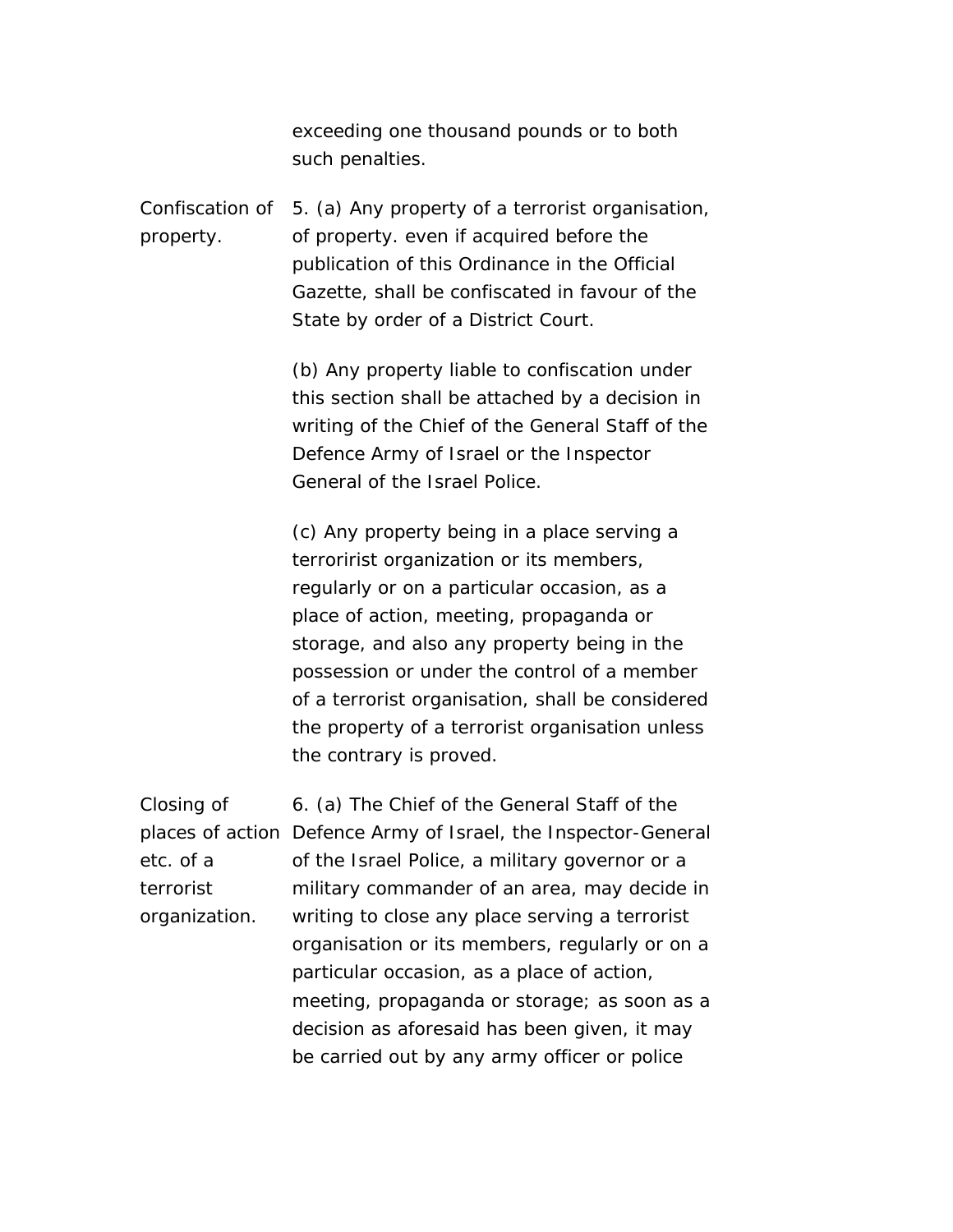inspector.

(b) Any person aggrieved by a decision given under subsection (a) may appeal against it to a District Court within fifteen days of the day on which the decision came to his knowledge.

*Proof of the existence of a terrorist organisation.* 7. In order to prove, in any legal proceeding, that a particular body of persons is a terrorist organisation, it shall be sufficient to prove that -

> (a) one or more of its members, on behalf or by order of that body of persons, at any time after the 5th Iyar, 5708 (14th May, 1948), committed acts of violence calculated to cause death or injury to a person or made threats of such acts of violence; or

> (b) the body of persons, or one or more of its members on its behalf or by its order, has or have declared that that body of persons is responsible for acts of violence calculated to cause death or injury to a person or for threats of such acts of violence, or has or have declared that that body of persons has been involved in such acts of violence or threats, provided that the acts of violence or threats were committed or made after the 5th Iyar, 5708 (14th May, 1948).

*Government declaring organisation to*  persons is a terrorist organisation, the notice *be a terrorist organisation.* 8. If the Government, by notice in the Official Gazette, declares that a particular body of shall serve, in any legal proceeding, as proof that that body of persons is a terrorist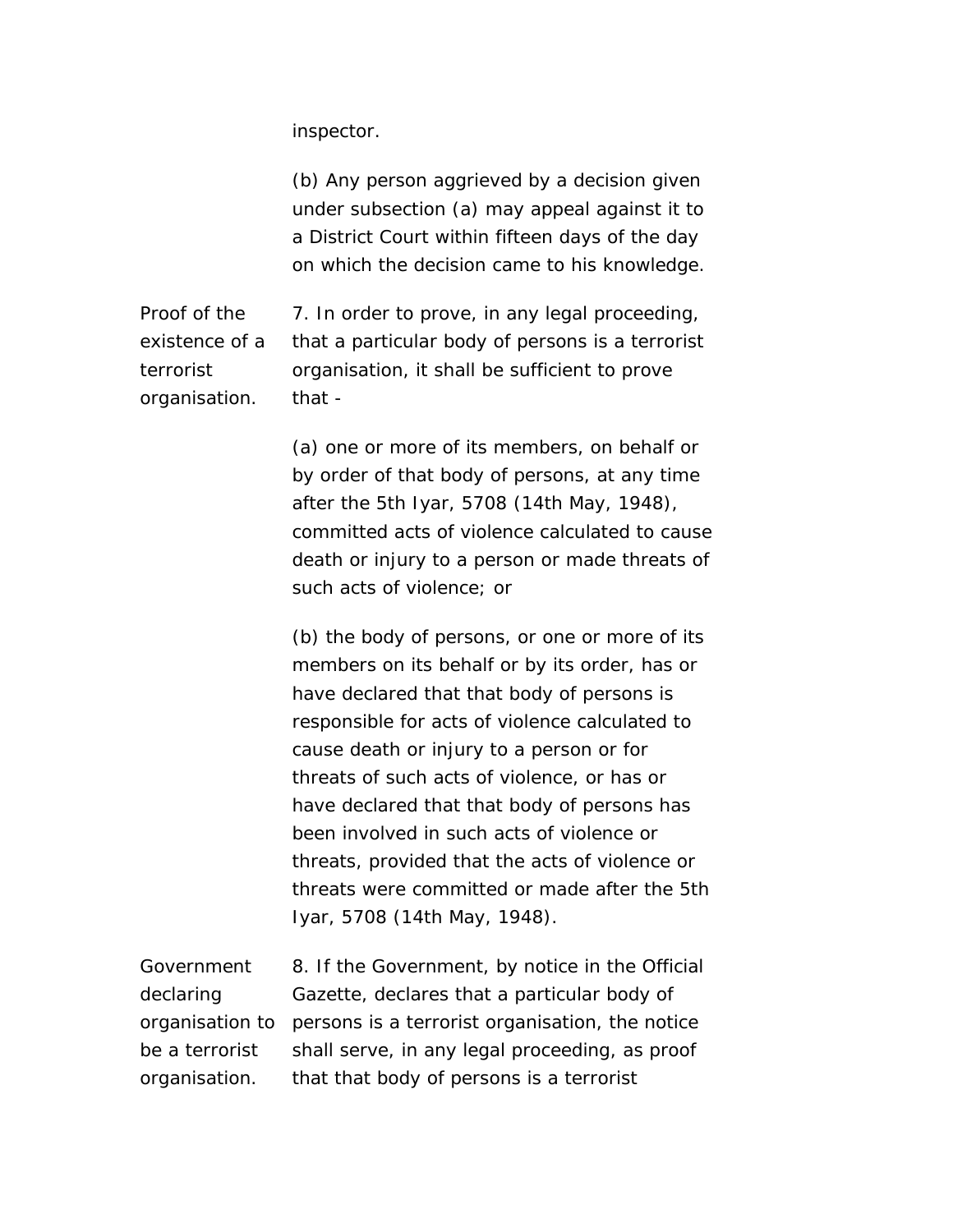## organisation, unless the contrary is proved.

*Proof of membership in*  time after the 5th Iyar, 5708 (14th May, *a terrorist organisation.* 9. (a) If it is proved that a person was at any 1948) a member of a particular terrorist organisation, that person shall be considered a member of that terrorist organisation unless he proves that he has ceased to be a member of it.

> (b) A person being in a place serving a terrorist organisation or its members as a place of action, meeting or storage shall be considered A member of a terrorist organisation unless it is proved that the circumstances of his being in that place do not justify this conclusion.

*Proof by a publication of a*  Ordinance and also for the purposes of the *terrorist organisation.* 10. In order to convict an accused under this confiscation of property under this Ordinance, any matter which appears from its contents to hvae been published, in writing or orally, by or on behalf of a terrorist organisation, may be accepted as evidence of the facts presented therein.

*Judgment to be*  11. (a) If it is determined by a final judgment *prima facie evidence.* that a particular body of persons is a terrorist organisation, the judgment shall, in any other legal proceeding, be considered as prima facie evidence that that body of persons is a terrorist organisation.

> (b) A judgment of a military court given and confirmed under this Ordinance, and also a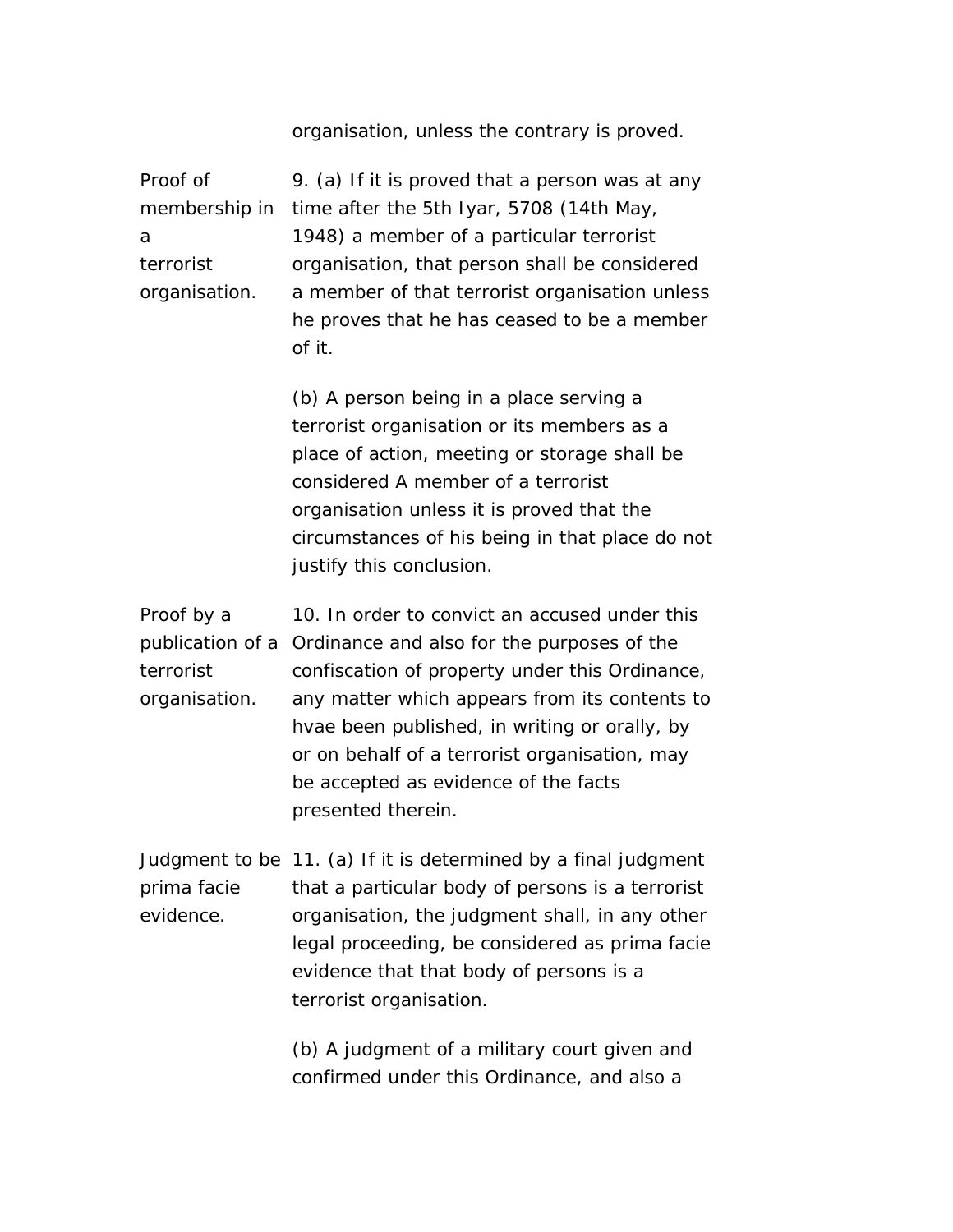judgment of a civil court from which no appeal lies - either because the law does not allow an appeal or because no appeal has been lodged within the prescribed time - shall be considered a final judgment within the meaning of this section.

*Competent court, its composition and* and be judged by a military court. *procedure.*  12. (a) Anyone committing an offence under this Ordinance shall be brought for trial before

> (b) A military court, when trying a case under this Ordinance, shall be composed of three members to be appointed by the Chief of the General Staff of the Defence Army of Israel.

(c) The members of the court shall be members of the Defence Army of Israel, and its president shall be a person qualified to practise as an advocate in the State of Israel or another person certified by the Attorney General of the Government of Israel as having sufficient legal knowledge.

(d) The procedure of the court shall be in accordance with the Army Code 5708 or any other law dealing with the procedure of a military court, insofar as the procedure is not prescribed by this Ordinance.

*Arrest.* 13. The Criminal Procedure (Arrest and Searches) Ordinance, cap.33, applies to a person charged with an offence under this Ordinance with the following modifications:

(a) the power vested by that Ordinance in a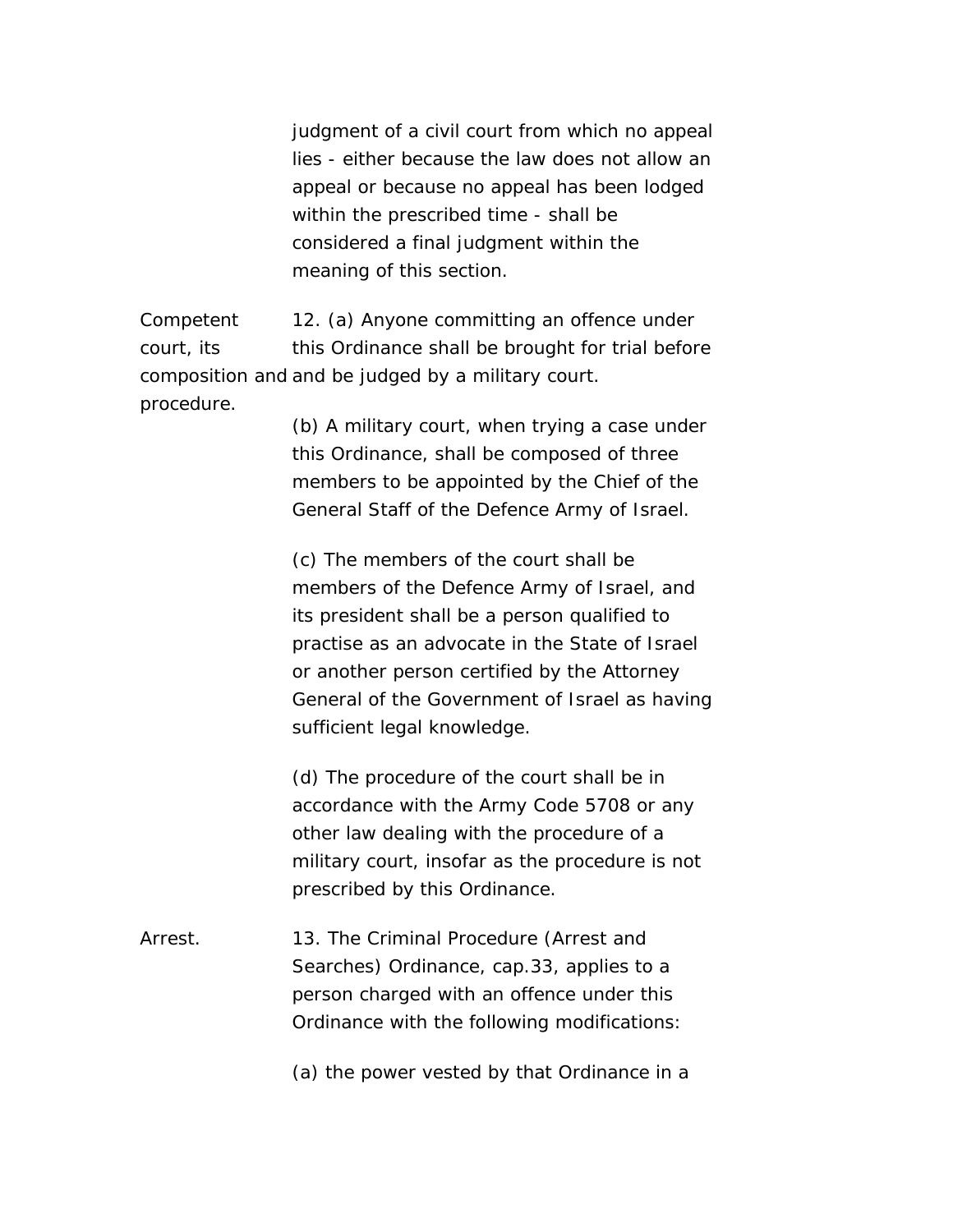magistrate is hereby also vested in a military prosecutor;

(b) the power vested by that Ordinance in a police officer is hereby also vested in a military policeman.

*Release on bail.* 14. The Release on Bail Ordinance, 1944, applies to a person charged with an offence under this Ordinance with the following modifications:

> (a) the power to release on bail before trial shall vest in a military prosecutor;

(b) the power to release on bail during trial and pending confirmation of the judgment shall vest in the military court dealing with the case;

(c) if an application for release is refused by a military prosecutor or a military court, the accused may submit it for decision to the Chief of the General Staff of the Defence Army of Israel.

*Confirmation of*  15. (a) Every convicting judgment of a *judgment.* military court under this Ordinance shall be submitted to the Minister of Defence, who may -

(1) confirm the judgment;

(2) confirm the conviction and reduce the punishment;

(3) quash the judgment and acquit the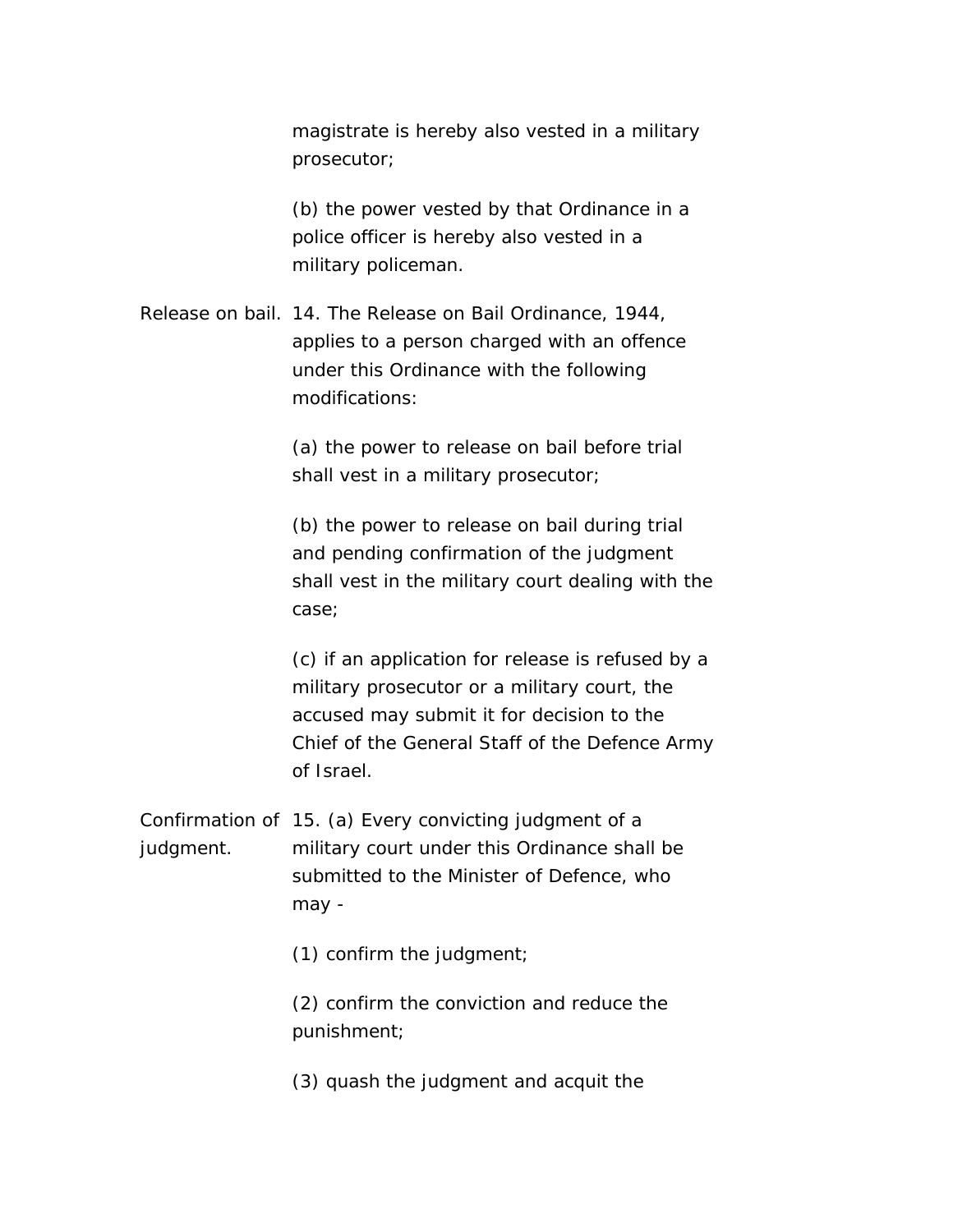accused; (4) quash the judgment and remit the case for retrial to a military court of the same or a different composition.

(b) The Minister of Defence shall, before giving his decision, obtain a statement of opinion from a person qualified to act as president of a military court under this Ordinance but who did not sit in that case.

- *Finality of judgment.* 16. A judgment of a military court given and judgment. confirmed under this Ordinance shall be final and no appeal shall lie from it to any court or tribunal whatsoever.
- *Execution.* 17. A judgment of a military court under this Ordinance shall, in any matter relating to its execution, have the same effect as a judgment of a civil court.
- *Reconsideration.*18. The Minister of Defence may at any time reconsider any convicting judgment of a military court, even if it has been confirmed by him, and reduce the punishment or replace it by a lighter punishment.
- *Pardon.* 19. The powers of the Minister of Defence under this Ordinance do not derogate from the right of pardon under any other law.
- *Assistance, attempt, etc.*  20. The provisions of the Criminal Code Ordinance, attempt, etc. 1936, as to principal offenders (section 23), offences committed in prosecution of a common purpose (section 24), the mode of execution (section 25), accessories after the fact (section 26, 27),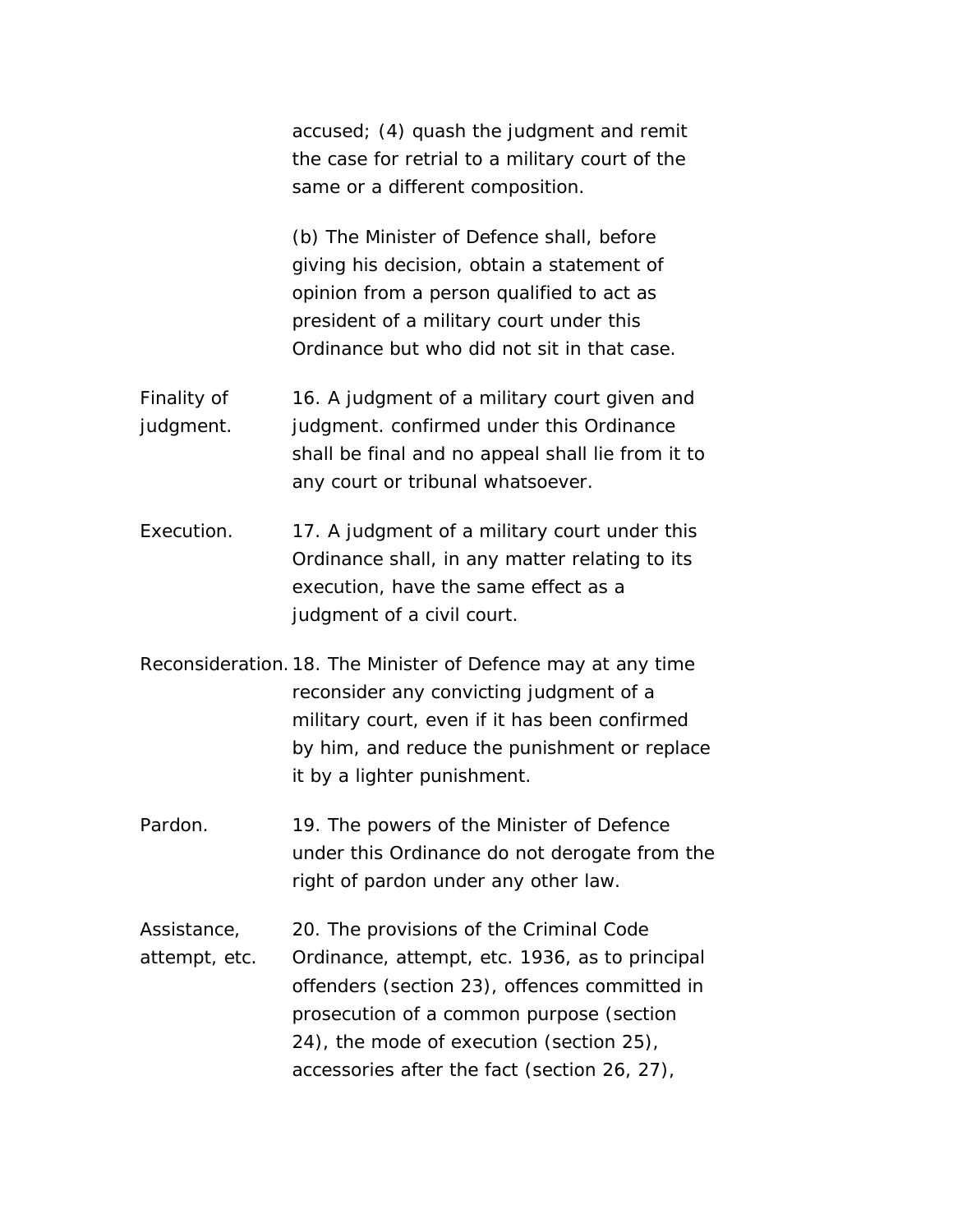attempts (section 29, 30, 31), neglect to prevent offences (section 33) and conspiracy (section 34) apply as if they were expressly included in this Ordinance.

*Criminal responsibility under another law.* 

21. (a) This Ordinance does not affect the criminal responsibility of a person committing an offence under another law.

(b) If a person is brought before a civil court, then, notwithstanding as provided in section 12 (a), offences under this Ordinance may be included in the statement of charge.

(c) A person shall not be punished twice for the same act or omission and a person shall not be brought for trial, in respect of the same act or omission, both before a civil court and a military court.

*Revocation.* 22. The Emergency Regulations (Prevention of Terrorism) 5 708-1948, are revoked, but their revocation does not affect any declaration or notice made or given or any other act done thereunder and does not exempt a person from a punishment to which he has become liable thereunder.

*Implementation*  23. The Minister of Defence is charged with and regulations. the implementation of this Ordinance and may make regulations as to any matter relating to its implementation.

*Expiration of Ordinance.*  24. This Ordinance shall expire upon publication of a Ordinance. declaration of the Provisional Council of State, under section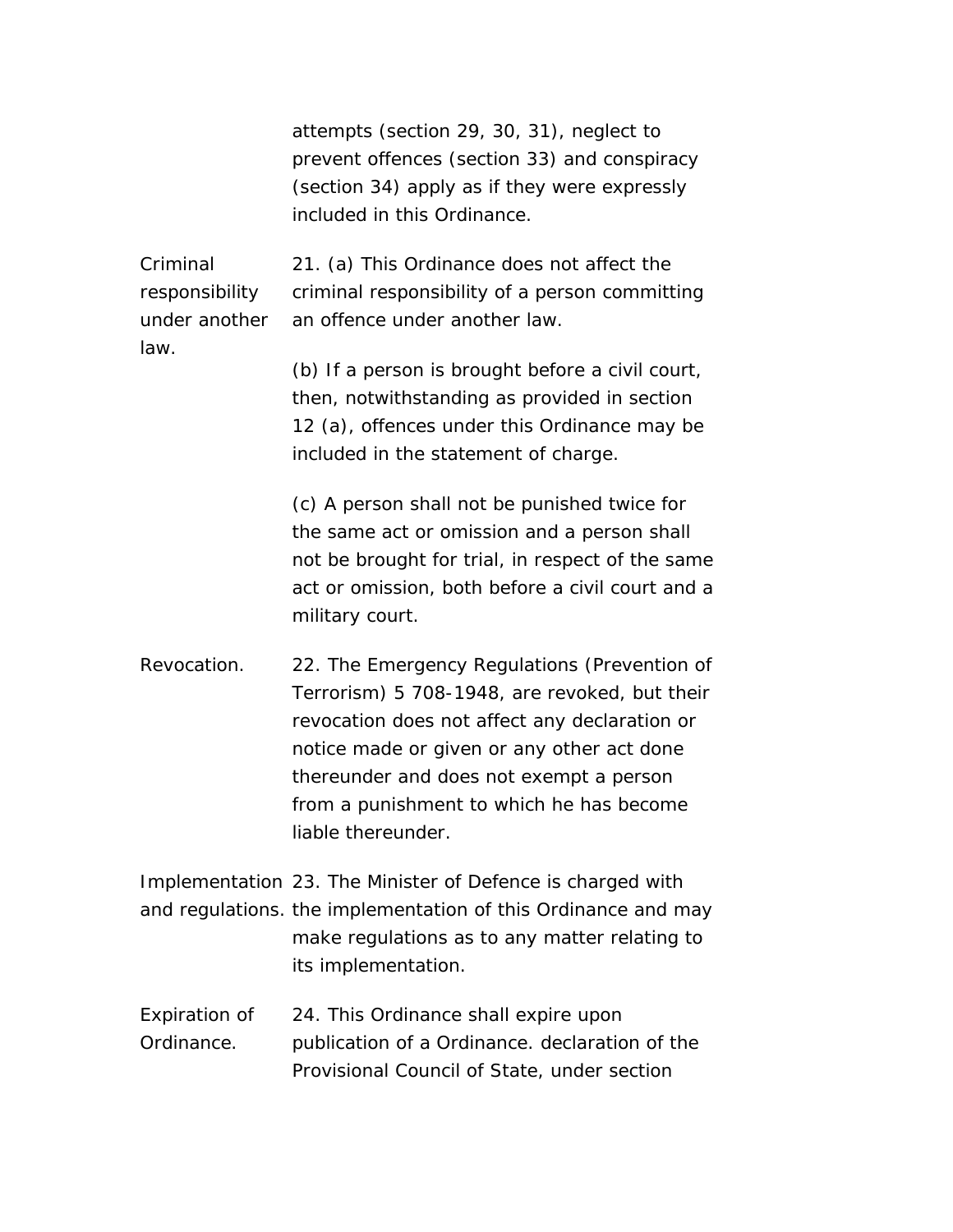9(d) of the Law and Administration Ordinance, 5708-1948, to the effect that the state of emergency has ceased to exist.

*Title.* 25. This Ordinance may be cited as the Prevention of Terrorism Ordinance, 5708- 1948.

19th Elul, 5708

(23rd September, 1948)

DAVID BEN-GURION

Prime Minister

and Minister of Defence

FELIX ROSENBLUETH

Minister of Justice

\* Published in the Official Gazette, No. 24 of the 25th Elul, 5708 (29th September, 1948).

**Prevention of Terrorism Ordinance (Amendment) Law 5740-1980\*** 

*Amendment*  1. In section 4 of the Prevention of Terrorism *of section 4.* section 4. Ordinance, 5708-1948\* (hereinafter referred to as "the Ordinance"), the following paragraph shall be added after paragraph (f):

> "(g) does any act manifesting identification or sympathy with a terrorist organisation in a public place or in such manner that persons in a public place can see or hear such manifestation of identification or sympathy, either by flying a flag or displaying a symbol or slogan or by causing an anthem or slogan to be heard, or any other similar overt act clearly manifesting such identification or sympathy as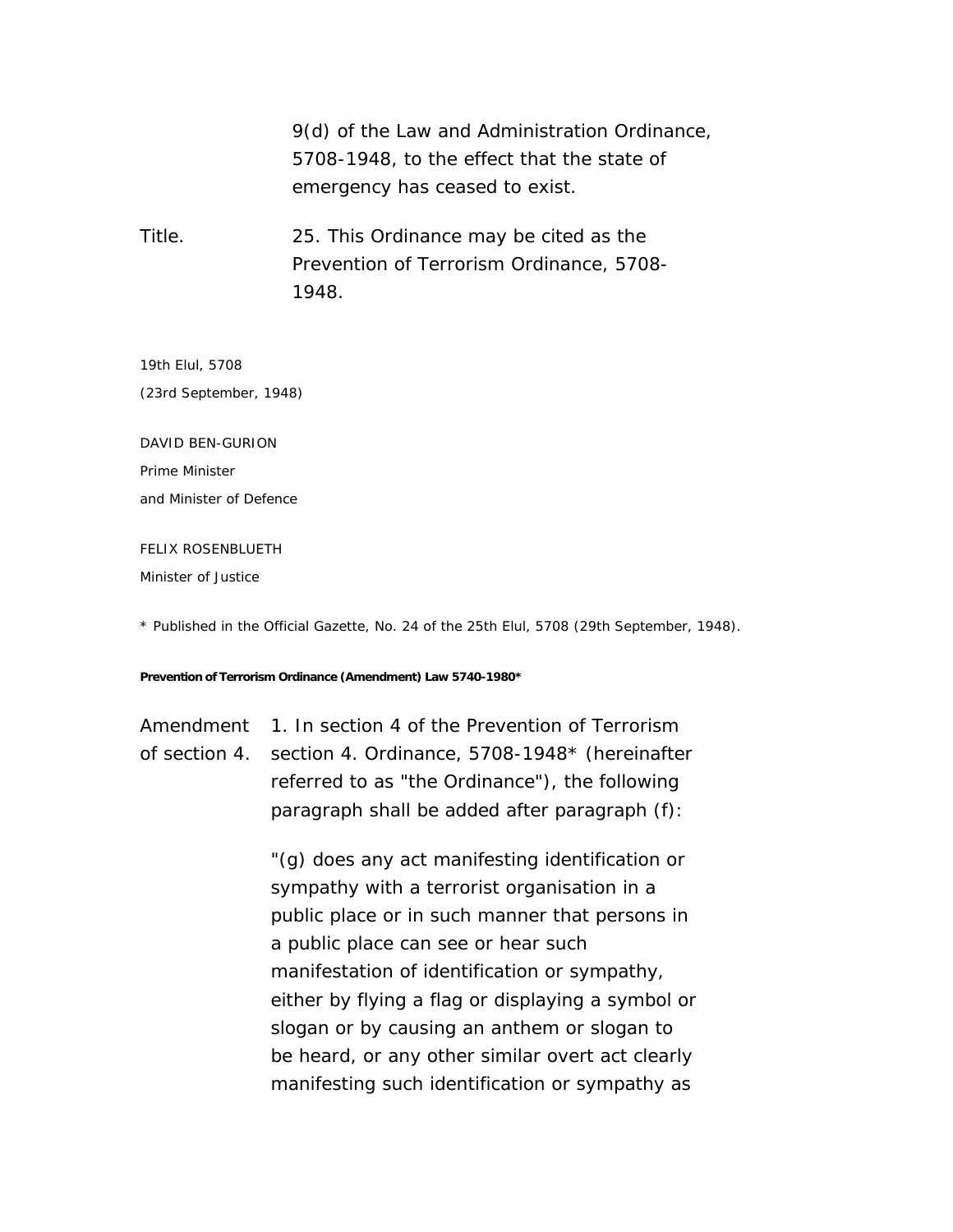aforesaid".

| of section 5.                 | <i>Amendment</i> 2. In section 5(b) of the Ordinance, the words<br>"the Chief of the General Staff of the Israel<br>Defence Forces or" shall be deleted.                                                                                    |
|-------------------------------|---------------------------------------------------------------------------------------------------------------------------------------------------------------------------------------------------------------------------------------------|
| Amendment<br>of section 6.    | 3. In section 6(a) of the Ordinance, the words<br>"the Chief of the General Staff of the Israel<br>Defence Forces", "a military governor or a<br>military commander of an area" and "army<br>officer or" shall be deleted.                  |
|                               | Amendment 4. In section 11 of the Ordinance, subsection<br>of section 11. (b) is repealed and the mark "(a)" shall be<br>deleted.                                                                                                           |
| sections 12- repealed.<br>21. | Repeal of 5. Sections 12 to 21 of the Ordinance are                                                                                                                                                                                         |
|                               | Amendment 6. In section 23 of the Ordinance, the words<br>of section 23. "the Minister of Defence" shall be replaced by<br>the words "the Minister of Justice".                                                                             |
|                               | Replacement 7. Section 24 of the Ordinance shall be<br>of section 24. replaced by the following section:                                                                                                                                    |
| Ordinance.                    | "Application 24. This Ordinance shall only apply in a period<br>of of Ordinance. in which a state of emergency<br>exists in the State by virtue of a declaration<br>under section 9 of the Law and Administration<br>Ordinance, 5708-1948." |

MENAHEM BEGIN Prime Minister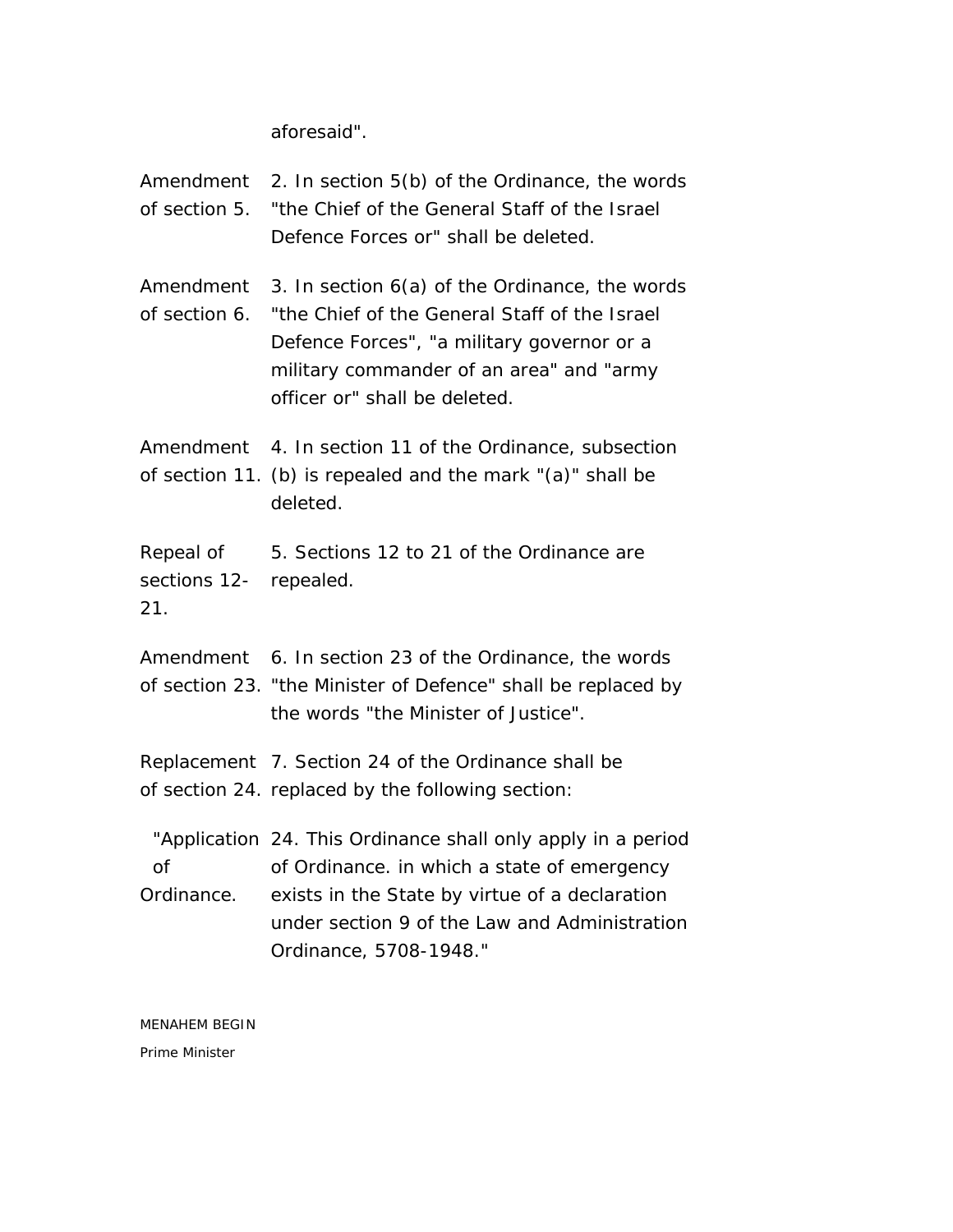SHMUEL TAMIR Minister of Justice

YITZHAK NAVON President of the State

\* Passed by the Knesset on the 17th Av, 5740 (30th July, 1980) and published in Sefer Ha-Chukkim No. 980 of the 23rd Av, 5740 (5th August, 1980), p. 187; the Bill and an Explanatory Note were published in Hatza'ot Chok No. 1467 of 5740, p. 296.

I.R. of 5708, Suppl. I, p. 73; LSI vol. I, p. 76.

In the English version, this amendment requires the addition of the word "or" at the end of paragraph (f) (Tr.).

I.R. of 5708, Suppl. I, p. 1; LSI vol. I, p. 7.

## **Prevention of Terrorism Ordinance (Amendment No. 2) 5746 - 1986\***

[nofficial translation]

*Amendment*  1. In section 4 of the Prevention of Terrorism *of section 4.* Ordinance, 5708-1948\* (hereinafter referred to as "the Ordinance"), the following paragraphs shall be added after paragraph  $(q)$ :

> "(h) or, being an Israeli citizen of resident of Israel, knowingly and without lawful authority, makes contact in Israel or abroad with a person occupying a position in the directorship, council or other organ of an organization that has been declared a terrorist organization by the Government pursuant to section 8, or who acts as a representative of the said organization,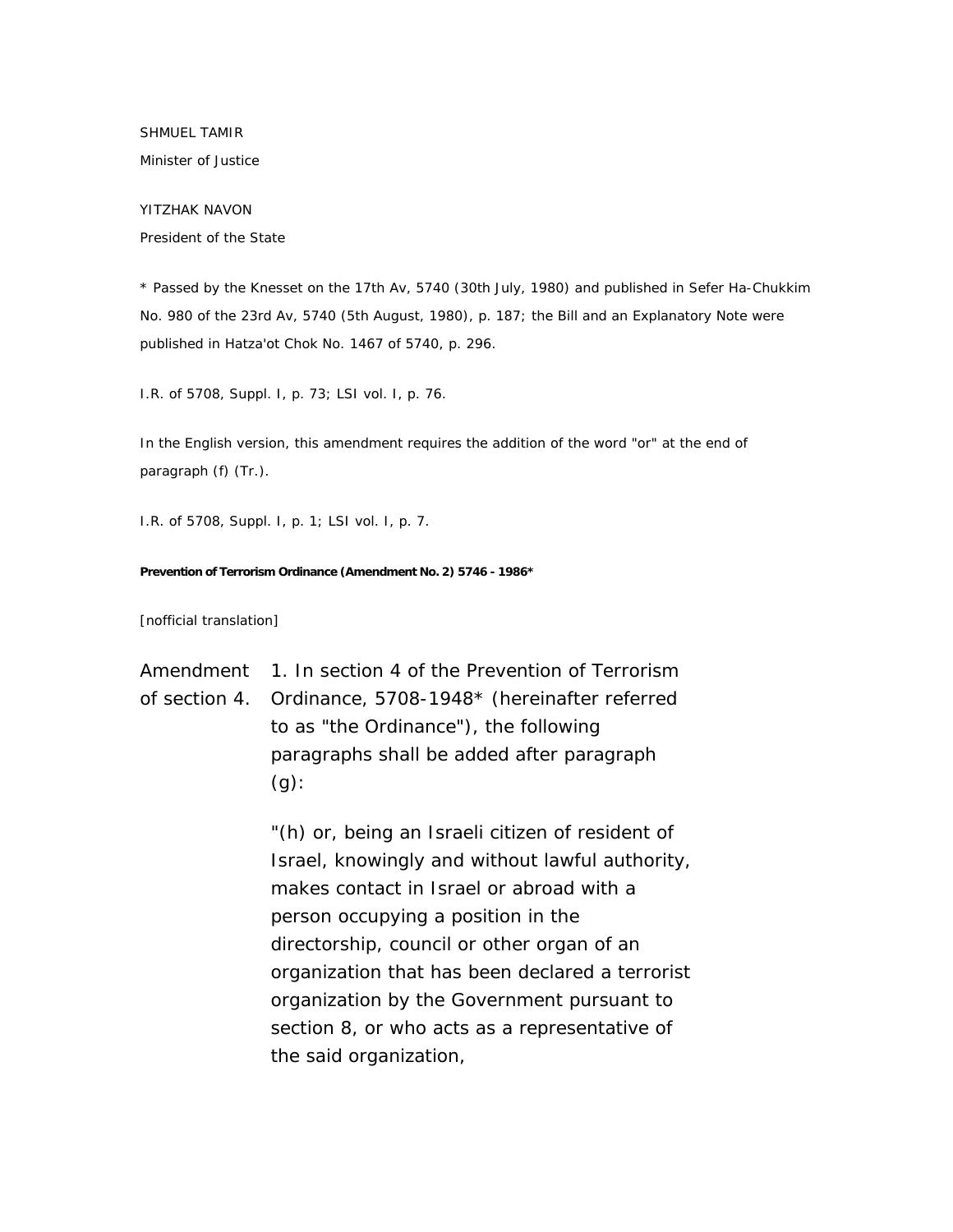2. At the end of the section, the words "a fine not exceeding one thousand pounds" shall be replaced by the words "a fine up to 22,500 NIS (as provided in section 61(a)(3) of the Penal Law, 5737 - 1977)".

3. The following paragraph shall be added at the end of the section:

"However, a person shall not be convicted under paragraph (h) if it is proved to the court that he made such contact, in Israel or abroad, on account of a family relationship between himself and the person with whom he made contact, or that he made the contact abroad -

(1) on a matter concerning the provision of assistance to a family member who is in need;

(2) as a media representative participating in a press conference, provided that international media representatives participated;

(3) as a participant in an international forum on an academic-scientific subject, organized by an academic organization, and provided that he did not make contact with him on an issue of policy."

\* Published in Sefer Ha-Chukkim 5746, No. 1191 (13th August, 1986), p. 219; the Bill and an Explanatory Note were published in Hatza'ot Chok No. 1742 of 5745, p. 248.

**Prevention of Terrorism Ordinance (Amendment No. 3) 5753 - 1993\*** 

[nofficial translation]